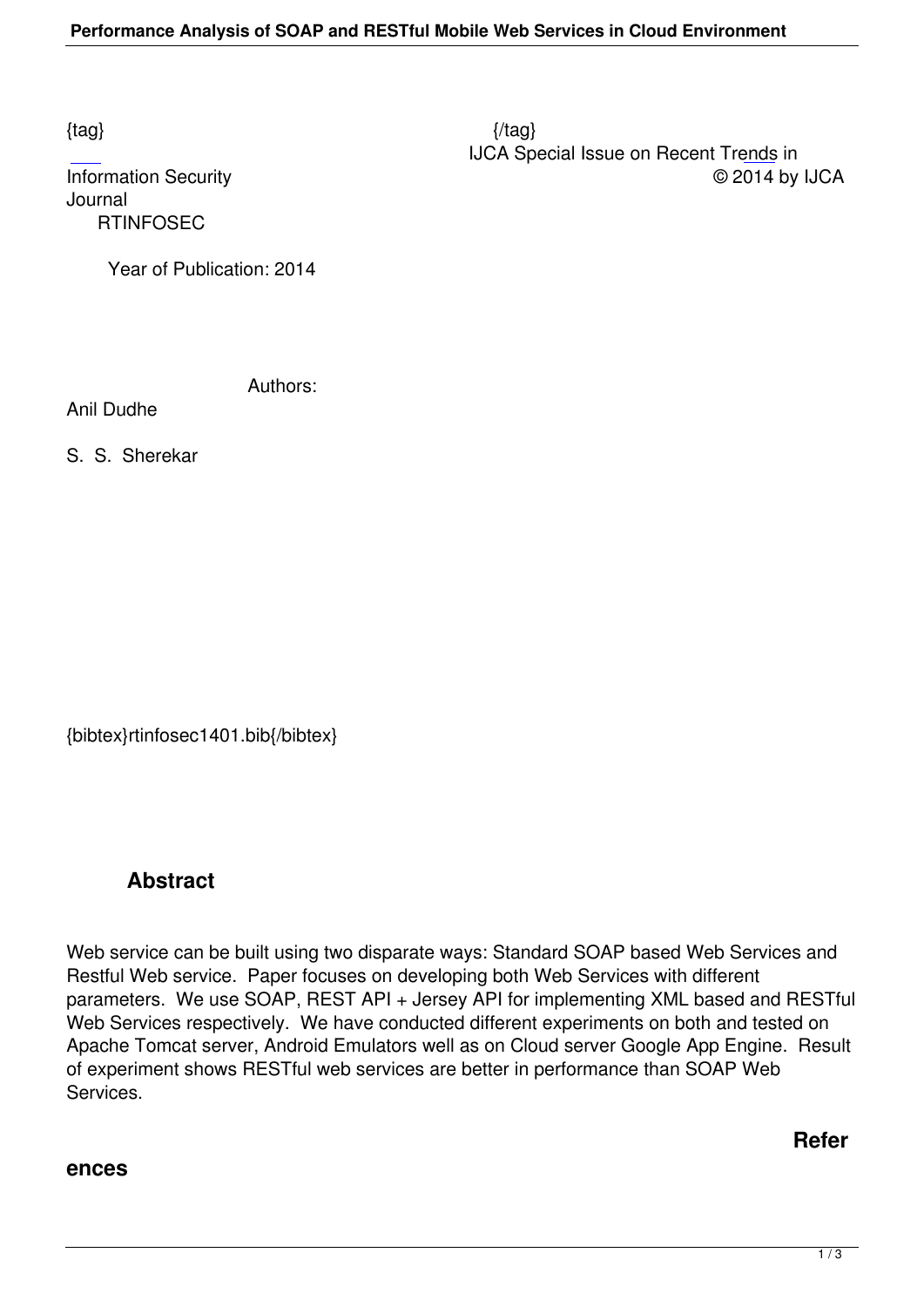- Al Shahwan F, and Moessner,K. 2010. Providing SOAP Web Services and Restful Web Services from Mobile Hosts. Internet and Web Applications and Services (ICIW), 2010 Fifth International Conference on,pp. 174-179.

F. Belgasmi, C. Fu, and R. Glitho. 2011. RESTful Web Services for Service Provisioning in Next Generation Networks, A Survey. IEEE Communications Magazine, Vol. no 49, No12, pp. 66-73.

R. Fielding. 2000. Architectural Styles and the Design of Network-based Software Architectures, PhD thesis, University of Califormia, Irvine, USA.

Ricardo van den Broek. 2011. Comparing the performance of SOAP and REST PHP clients. 14th Twente Student Conference on IT, Enschede, Netherlands.

Tsenov M. 2006. Web Services Example with PHP/SOAP. International Conference on Computer Systems and Technologies - CompSysTech'2006, Veliko Tarnovo , Bulgaria, pp. IIIA. 10-6.

Belgasmi F., Singh J., BaniMelhem, S.Y. andGlitho, R.H. 2012. SOAP-Based vs. RESTful Web Services: A Case Study for Multimedia Conferencing. Internet Computing, IEEE, Vol. 16, Issue. 4,pp. 54.

MydhiliK. Nair, V. Gopalakrishna. 2011. Applying Web Services with Mobile agents for Computer Network Management. International Journal of Computer Networks & Communications (IJCNC) Vol. 3, No. 2, pp. 125-144.

 - Upadhyaya, B. ,YingZou,Hua Xiao, and Ng J. Lau. 2011. A. : Migration of SOAP-based Services to RESTful Services. Web Systems Evolution (WSE), 2011 13th IEEE International Symposium on, pp. 105 - 114.

 - Haibo Zhao and PrashantDoshi. 2009. Towards Automated RESTful Web Service Composition. ICWS, IEEE International Conference on Web Services, pp. 189-196.

 - Cesare Pautasso,Olaf Zimmermann and Frank Leymann. 2008. RESTful Web Services vs. & quot; Big & quot; Web Services: Making the Right Architectural Decision. WWW & apos; 08 Proceedings of the 17th international conference on World Wide Web, Beijing, China, ACM Press, pp. 805-814.

James Nahon2011. A Comparative Analysis of REST and SOAP. Ph. D. dissertation.

KishorWaghand Dr. RavindraThool. 2012. A Comparative Study of SOAP Vs REST Web Services Provisioning Techniques for Mobile Host, & quot; Journal of Information Engineering and Applications, Vol 2, No. 5.

HatemHamad, MotazSaad, and Ramzi Abed. 2010. Performance Evaluation of RESTful Web Services for Mobile Devices. Int. Arab J. e-Technol. Vol. 1, No. 3, pp. 72-78.

Computer Science Mobile Computing

## **Index Terms**